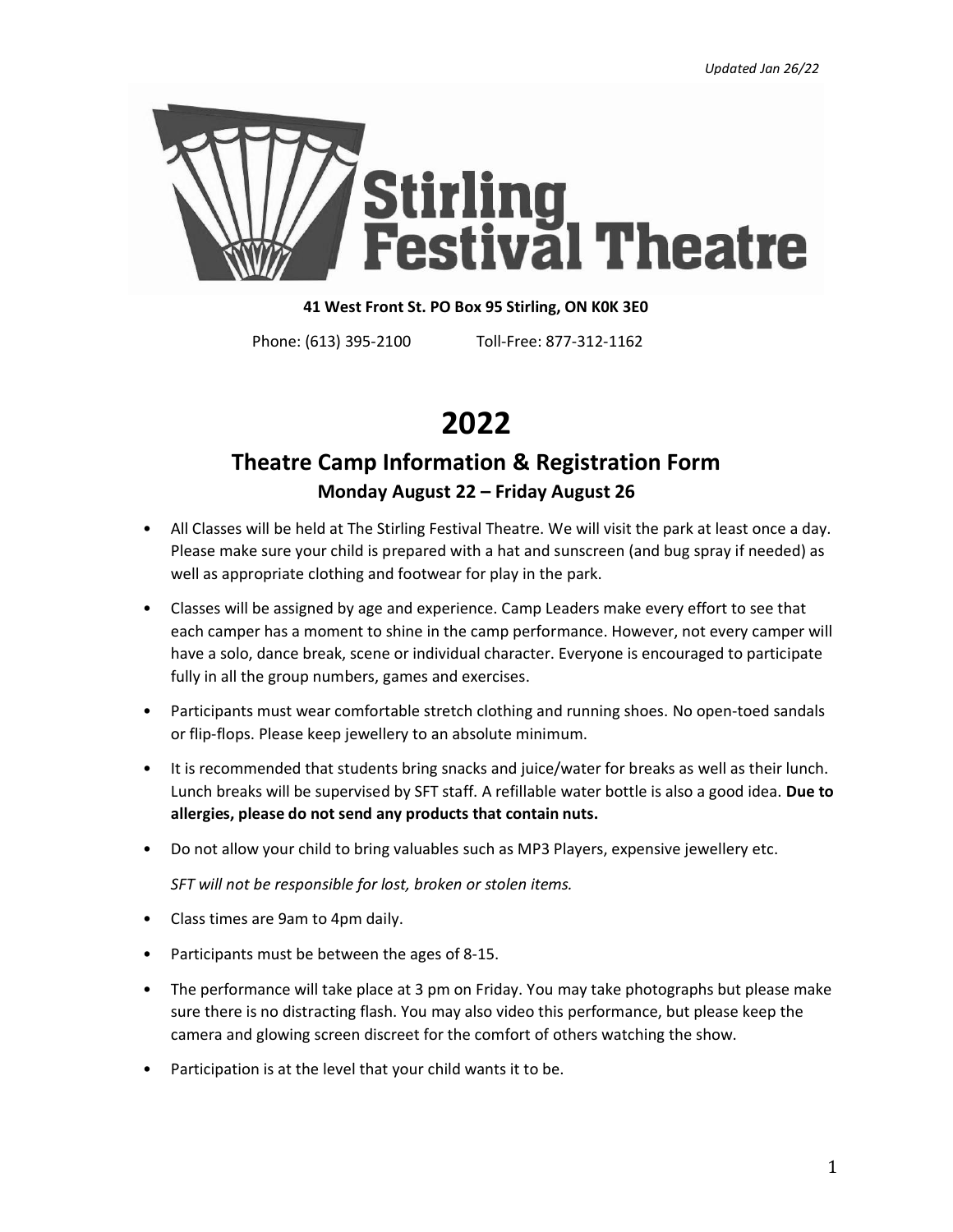## **How to Register for SFT SUMMER Theatre Camp**

- Fill out the Registration Form below.
- Pay fee \$225.00 + HST = \$254.25 (Cash, Cheque, Visa, MasterCard, Debit) over the phone or online.
- Return all forms by: mail, email to boxoffice@stirlingfestivaltheatre.com

## **FEES ARE NON-REFUNDABLE**

**We cannot register a child without a completed Registration Form.**

**If you have any questions or concerns,**

**please call the Box Office at 613-395-2100 / 877-312-1162**

# **REGISTRATION FORM – August 22-26, 2022 THEATRE CAMP**

**\*\* This must be signed and returned to SFT with session fee before child is considered registered \*\***

| Child's Surname             | Given Name(s)         |                                         |
|-----------------------------|-----------------------|-----------------------------------------|
| Name of Parents (Guardian): |                       |                                         |
| Date of Birth (D/M/Y)       | Age as of class date: | Gender: $\Box F$ $\Box M$<br>$\Box$ n/a |
| <b>Mailing Address:</b>     |                       |                                         |
| Phone:                      | E-mail:               |                                         |

## **PAYMENT: (Fees are non-refundable)**

| □<br>CHEQUE | MASTERCARD <b>Q</b> VISA<br>ப | <b>LI</b> | CASH                     |
|-------------|-------------------------------|-----------|--------------------------|
| Card#       |                               | Expiry    | 3 digits on back of card |
| Signature:  |                               |           |                          |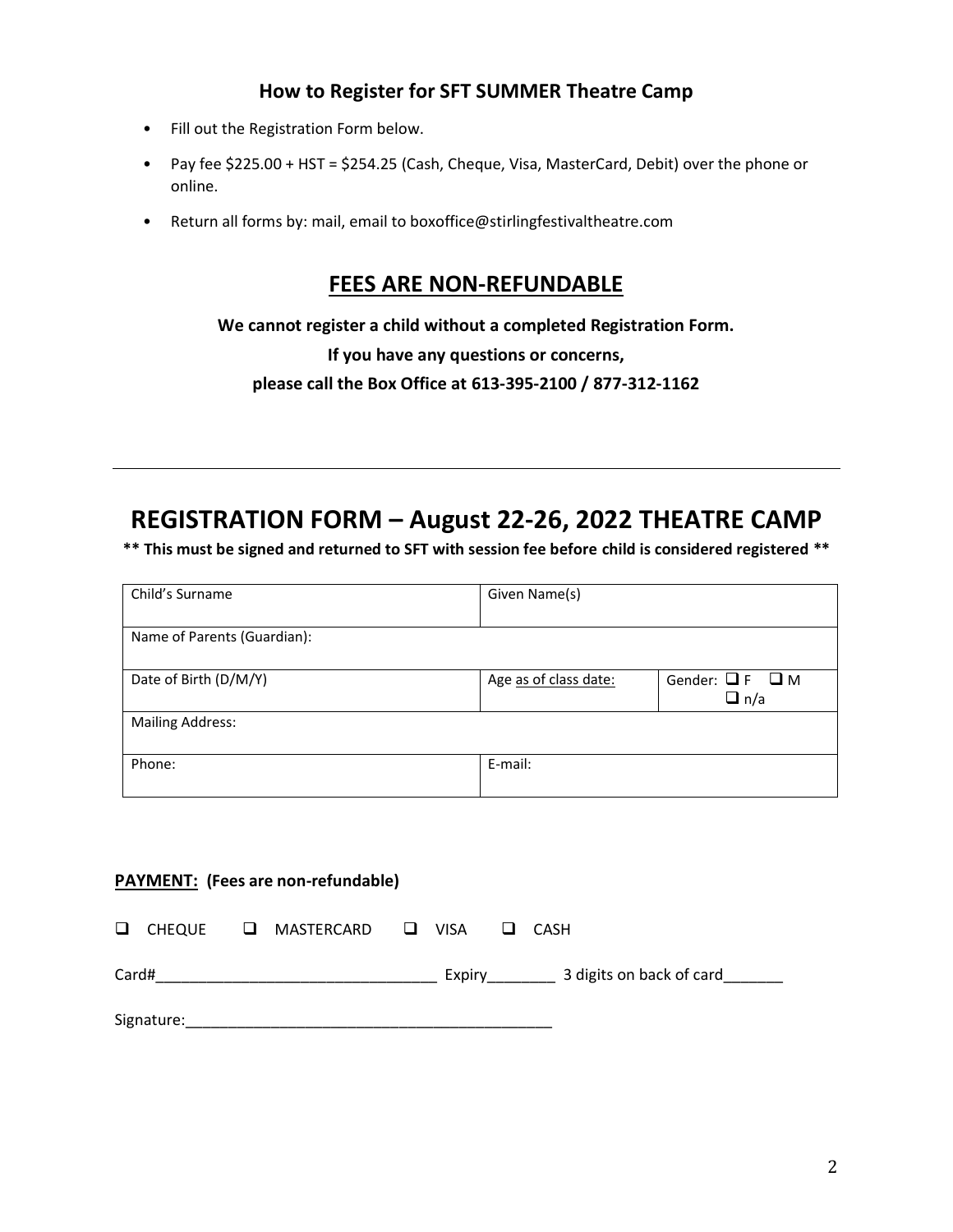## **CONTACT INFORMATION**

#### **2 ALTERNATE CONTACTS BESIDES PARENTS/GUARDIANS TO CONTACT IN CASE OF EMERGENCY:**

| 1. Name | Phone | Relationship |
|---------|-------|--------------|
| 2. Name | Phone | Relationship |

#### **ADULTS TO WHOM THE CHILD MAY BE RELEASED:**

| 1. Name | Phone | Relationship |
|---------|-------|--------------|
| 2. Name | Phone | Relationship |

#### **PEDIATRICIAN OR FAMILY DOCTOR:**

| Name          | Location | Phone |
|---------------|----------|-------|
|               |          |       |
| Health Card # |          |       |
|               |          |       |

Information instructors should be aware of: (medical or other) \_\_\_\_\_\_\_\_\_\_\_\_\_\_\_\_\_\_

# **PREVIOUS ARTS EXPERIENCE**

Many of our students in our Musical Theatre classes have a wide variety of background experience. While it is certainly not necessary to have any formal experience before attending classes, information about students helps us set up the curriculum for the program.

\_\_\_\_\_\_\_\_\_\_\_\_\_\_\_\_\_\_\_\_\_\_\_\_\_\_\_\_\_\_\_\_\_\_\_\_\_\_\_\_\_\_\_\_\_\_\_\_\_\_\_\_\_\_\_\_\_\_\_\_\_\_\_\_\_\_\_\_\_\_\_\_\_\_\_\_\_\_\_\_\_\_\_\_\_\_\_\_\_\_\_\_\_

Name of participant: \_\_\_\_\_\_\_\_\_\_\_\_\_\_\_\_\_\_\_\_\_\_\_\_\_\_\_\_\_\_\_\_\_\_\_\_\_\_\_\_\_\_\_\_\_\_\_\_ Age:\_\_\_\_\_\_\_\_\_\_\_\_\_\_\_

❑ List shows the participant has appeared in (include school plays, church or youth groups etc.). A resume may be attached, if preferred.

\_\_\_\_\_\_\_\_\_\_\_\_\_\_\_\_\_\_\_\_\_\_\_\_\_\_\_\_\_\_\_\_\_\_\_\_\_\_\_\_\_\_\_\_\_\_\_\_\_\_\_\_\_\_\_\_\_\_\_\_\_\_\_\_\_\_\_\_\_\_\_\_\_\_\_\_\_\_\_\_\_\_\_\_\_\_\_\_\_\_\_\_\_

\_\_\_\_\_\_\_\_\_\_\_\_\_\_\_\_\_\_\_\_\_\_\_\_\_\_\_\_\_\_\_\_\_\_\_\_\_\_\_\_\_\_\_\_\_\_\_\_\_\_\_\_\_\_\_\_\_\_\_\_\_\_\_\_\_\_\_\_\_\_\_\_\_\_\_\_\_\_\_\_\_\_\_\_\_\_\_\_\_\_\_\_\_ \_\_\_\_\_\_\_\_\_\_\_\_\_\_\_\_\_\_\_\_\_\_\_\_\_\_\_\_\_\_\_\_\_\_\_\_\_\_\_\_\_\_\_\_\_\_\_\_\_\_\_\_\_\_\_\_\_\_\_\_\_\_\_\_\_\_\_\_\_\_\_\_\_\_\_\_\_\_\_\_\_\_\_\_\_\_\_\_\_\_\_\_\_ \_\_\_\_\_\_\_\_\_\_\_\_\_\_\_\_\_\_\_\_\_\_\_\_\_\_\_\_\_\_\_\_\_\_\_\_\_\_\_\_\_\_\_\_\_\_\_\_\_\_\_\_\_\_\_\_\_\_\_\_\_\_\_\_\_\_\_\_\_\_\_\_\_\_\_\_\_\_\_\_\_\_\_\_\_\_\_\_\_\_\_\_\_

\_\_\_\_\_\_\_\_\_\_\_\_\_\_\_\_\_\_\_\_\_\_\_\_\_\_\_\_\_\_\_\_\_\_\_\_\_\_\_\_\_\_\_\_\_\_\_\_\_\_\_\_\_\_\_\_\_\_\_\_\_\_\_\_\_\_\_\_\_\_\_\_\_\_\_\_\_\_\_\_\_\_\_\_\_\_\_\_\_\_\_\_\_ \_\_\_\_\_\_\_\_\_\_\_\_\_\_\_\_\_\_\_\_\_\_\_\_\_\_\_\_\_\_\_\_\_\_\_\_\_\_\_\_\_\_\_\_\_\_\_\_\_\_\_\_\_\_\_\_\_\_\_\_\_\_\_\_\_\_\_\_\_\_\_\_\_\_\_\_\_\_\_\_\_\_\_\_\_\_\_\_\_\_\_\_\_ \_\_\_\_\_\_\_\_\_\_\_\_\_\_\_\_\_\_\_\_\_\_\_\_\_\_\_\_\_\_\_\_\_\_\_\_\_\_\_\_\_\_\_\_\_\_\_\_\_\_\_\_\_\_\_\_\_\_\_\_\_\_\_\_\_\_\_\_\_\_\_\_\_\_\_\_\_\_\_\_\_\_\_\_\_\_\_\_\_\_\_\_\_ \_\_\_\_\_\_\_\_\_\_\_\_\_\_\_\_\_\_\_\_\_\_\_\_\_\_\_\_\_\_\_\_\_\_\_\_\_\_\_\_\_\_\_\_\_\_\_\_\_\_\_\_\_\_\_\_\_\_\_\_\_\_\_\_\_\_\_\_\_\_\_\_\_\_\_\_\_\_\_\_\_\_\_\_\_\_\_\_\_\_\_\_\_

❑ Please list any previous training in drama, dance, music or related arts: